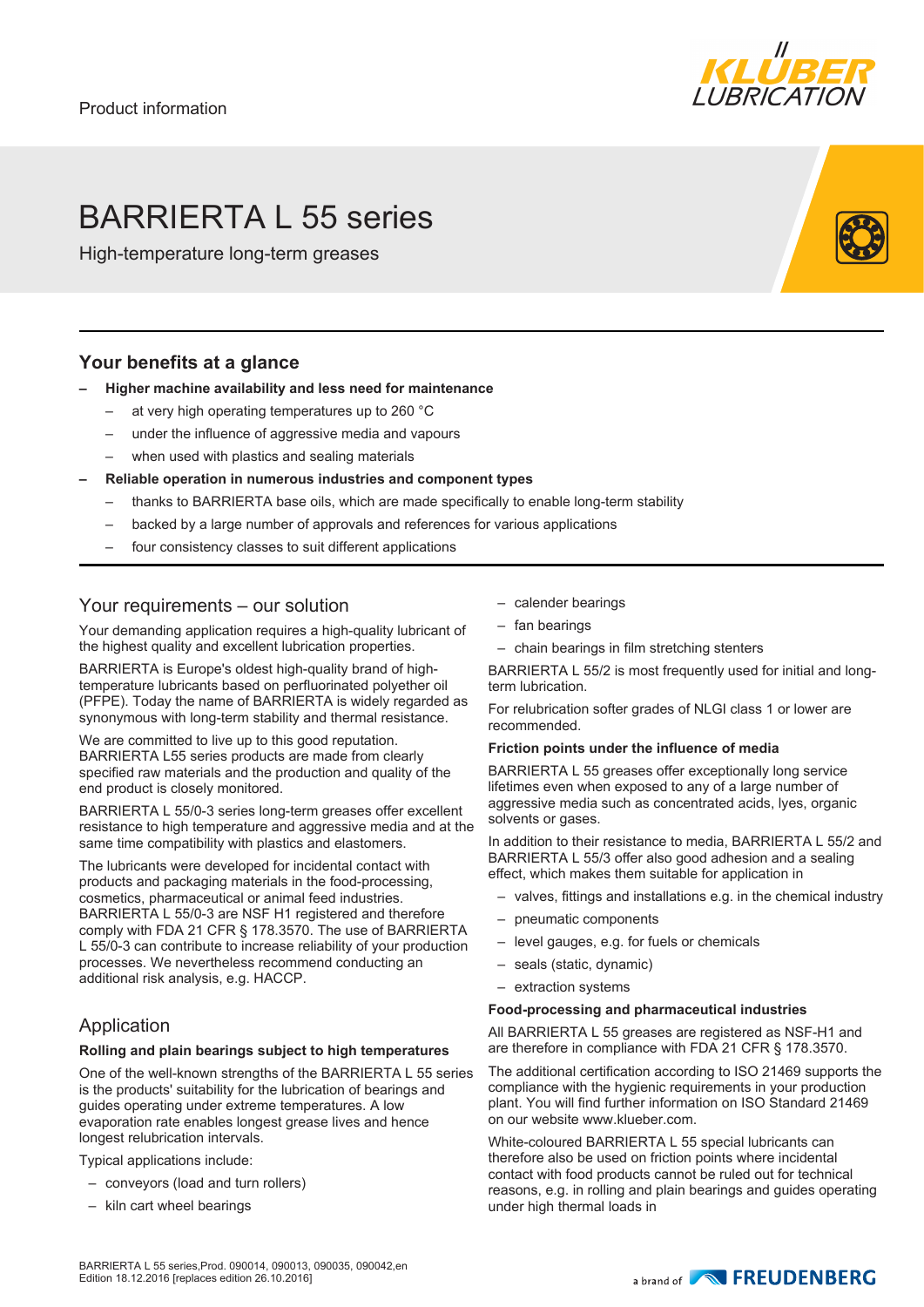# BARRIERTA L 55 series

High-temperature long-term greases

- automatic baking ovens
- cooking or frying lines
- conveyor systems

#### **Plastic-plastic friction points**

BARRIERTA L 55 greases – irrespective of NLGI grade - are neutral towards the majority of plastic materials. Results of pertinent tests with fluoroelastomers can be found overleaf.

We recommend testing lubricant compatibility with the materials in question prior to series application.

### Application notes

For optimum results we recommend cleaning all friction points with white spirit 180/210 and then with Klüberalfa XZ 3-1 prior to initial lubrication. Subsequently, the friction points should be dried with clean dry compressed air or hot air to remove all solvent residues.

The friction point must be free from oil, grease, perspiration and contamination particles before initial lubrication.

Please contact our experts for details of "best practice" with BARRIERTA L 55 lubricants to ensure longest lifetimes and highest performance outcomes are achieved.

### Material safety data sheets

Material safety data sheets can be requested via our website www.klueber.com. You may also obtain them through your contact person at Klüber Lubrication.

| <b>Pack sizes</b> | <b>BARRIERTA L</b><br>55/0 | <b>BARRIERTA L</b><br>55/1 | <b>BARRIERTA L</b><br>55/2 | <b>BARRIERTAL</b><br>55/3 |
|-------------------|----------------------------|----------------------------|----------------------------|---------------------------|
| Can 1 kg          |                            |                            |                            |                           |
| Cartridge 800 g   |                            |                            |                            |                           |
| Bucket 10 kg      |                            |                            |                            |                           |

| <b>BARRIERTA L</b><br>55/0         | <b>BARRIERTA L</b><br>55/1         | <b>BARRIERTA L</b><br>55/2        | <b>BARRIERTA L</b><br>55/3         |  |  |  |  |
|------------------------------------|------------------------------------|-----------------------------------|------------------------------------|--|--|--|--|
| 090035                             | 090042                             | 090013                            | 090014                             |  |  |  |  |
| 129 523                            | 129 561                            | 129 400                           | 129 562                            |  |  |  |  |
| <b>PFPE</b>                        | <b>PFPE</b>                        | <b>PFPE</b>                       | <b>PFPE</b>                        |  |  |  |  |
| <b>PTFE</b>                        | <b>PTFE</b>                        | <b>PTFE</b>                       | <b>PTFE</b>                        |  |  |  |  |
| $-40 °C$ / $-40 °F$                | $-40 °C$ / $-40 °F$                | -40 °C / -40 °F                   | -30 °C / -22 °F                    |  |  |  |  |
| 260 °C / 500 °F                    | 260 °C / 500 °F                    | 260 °C / 500 °F                   | 260 °C / 500 °F                    |  |  |  |  |
| white                              | white                              | white                             | white                              |  |  |  |  |
| approx. $1.95$ g/<br>$\text{cm}^3$ | approx. 1.95 g/<br>cm <sup>3</sup> | approx. 1.96 g/<br>$\text{cm}^3$  | approx. $1.96$ g/<br>$\text{cm}^3$ |  |  |  |  |
| $\Omega$                           |                                    | 2                                 | 3                                  |  |  |  |  |
| 3 500 mPas                         | 4 000 mPas                         | 8 000 mPas                        | 11 000 mPas                        |  |  |  |  |
| 5 500 mPas                         | 8 000 mPas                         | 12 000 mPas                       | 17 000 mPas                        |  |  |  |  |
| approx. 420<br>mm <sup>2</sup> /s  | approx. 420<br>mm <sup>2</sup> /s  | approx. 420<br>mm <sup>2</sup> /s | approx. 420<br>mm <sup>2</sup> /s  |  |  |  |  |
| approx. 40 mm <sup>2</sup> /<br>s  | approx. 40 mm <sup>2</sup> /<br>s  | approx. $40 \text{ mm}^2$ /<br>s  | approx. 40 mm <sup>2</sup> /<br>s  |  |  |  |  |
|                                    |                                    |                                   |                                    |  |  |  |  |

BARRIERTA L 55 series,Prod. 090014, 090013, 090035, 090042,en Edition 18.12.2016 [replaces edition 26.10.2016]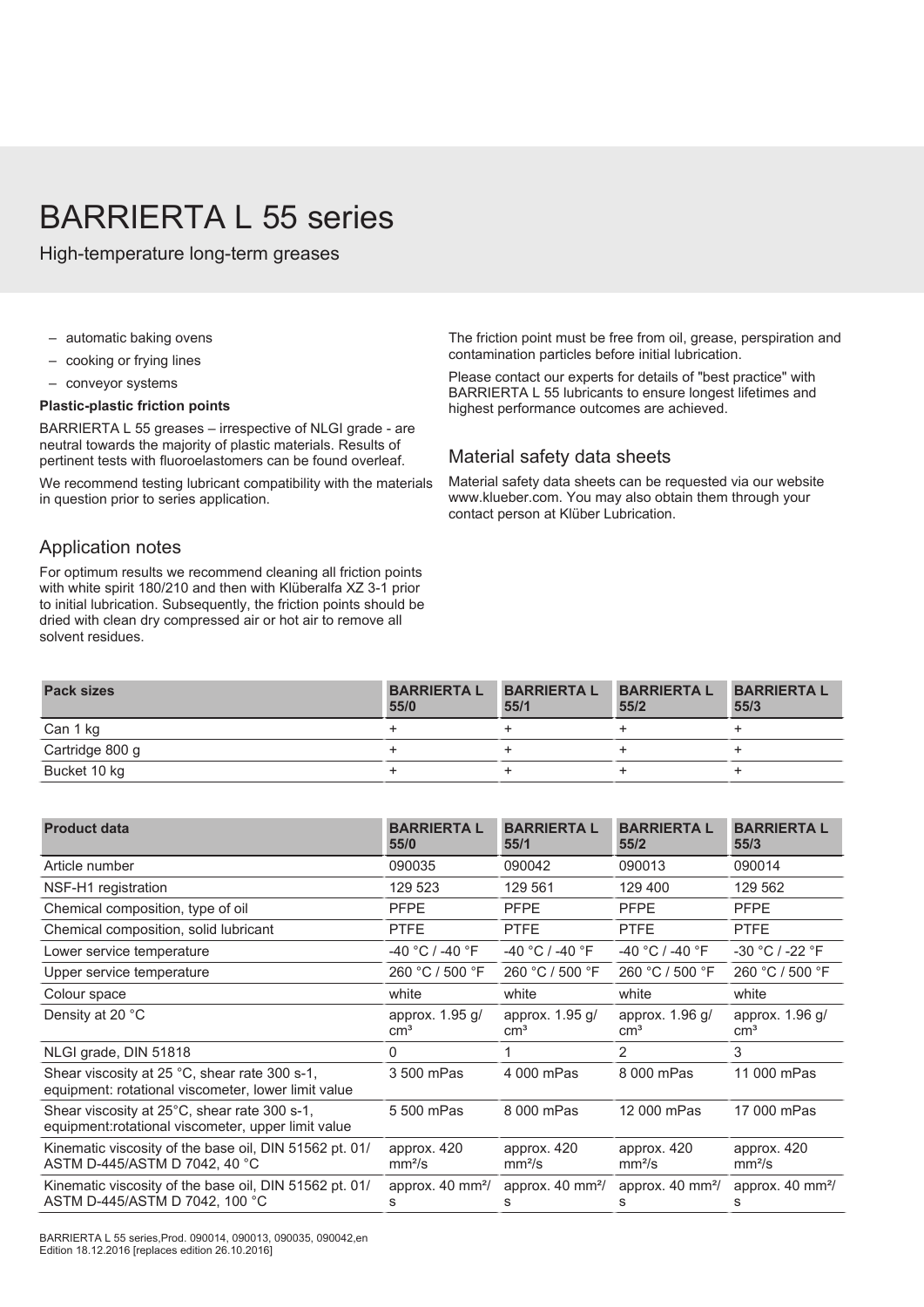

| <b>Product data</b>                                                                                                                | <b>BARRIERTA L</b><br>55/0 | <b>BARRIERTA L</b><br>55/1   | <b>BARRIERTA L</b><br>55/2   | <b>BARRIERTAL</b><br>55/3    |  |  |  |  |
|------------------------------------------------------------------------------------------------------------------------------------|----------------------------|------------------------------|------------------------------|------------------------------|--|--|--|--|
| Corrosion inhibiting properties of lubricating greases.<br>DIN 51802, (SKF-EMCOR), test duration: 1 week,<br>distilled water       |                            | $\leq$ 1 corrosion<br>degree | $\leq$ 1 corrosion<br>degree | $\leq$ 1 corrosion<br>degree |  |  |  |  |
| Flow pressure of lubricating greases, DIN 51805, test<br>temperature: -30 °C                                                       |                            |                              |                              | $= 1400$ mbar                |  |  |  |  |
| Flow pressure of lubricating greases, DIN 51805, test<br>temperature: $-40$ °C                                                     |                            | $\le$ = 1.400 mbar           | $\le$ = 1.600 mbar           |                              |  |  |  |  |
| Four-ball tester, welding load, DIN 51350 pt. 04                                                                                   | $>= 6000 N$                | $>= 7000 N$                  | $>= 8000 N$                  | $>= 8000 N$                  |  |  |  |  |
| Speed factor (n x dm)                                                                                                              | approx. 300 000<br>mm/min  | approx. 300 000<br>mm/min    | approx. 300 000<br>mm/min    | approx. 300 000<br>mm/min    |  |  |  |  |
| Minimum shelf life from the date of manufacture - in a<br>dry, frost-free place and in the unopened original<br>container, approx. | 60 months                  | 60 months                    | 60 months                    | 60 months                    |  |  |  |  |

# Additional data: resistance to fluoroelastomers

| Change                                         | <b>75 FKM 585</b> | 80 FKM 610 | 60 FVMQ 565    |
|------------------------------------------------|-------------------|------------|----------------|
| Duration [h] / temperature [°C]<br>of exposure | 168 / 160         | 168 / 150  |                |
| Volume [%]                                     | $+0.5$            | $+0.5$     | $-0.3$         |
| Hardness (Shore A)                             | $-1$              | - 1        | $-2$           |
| Tensile strength [%]                           | $+15$             | $+15$      | - 16           |
| Elongation at tear [%]                         | $-11$             | - 11       | $-10$          |
| <b>General recommendations for use:</b>        | <b>Static</b>     |            | <b>Dynamic</b> |
| Change in volume [%]                           | $-5$ to $+15$     |            | $-2$ to $+5$   |
| Change in hardness (Shore A)                   | $-10$ to $+10$    |            | $-5$ to $+5$   |